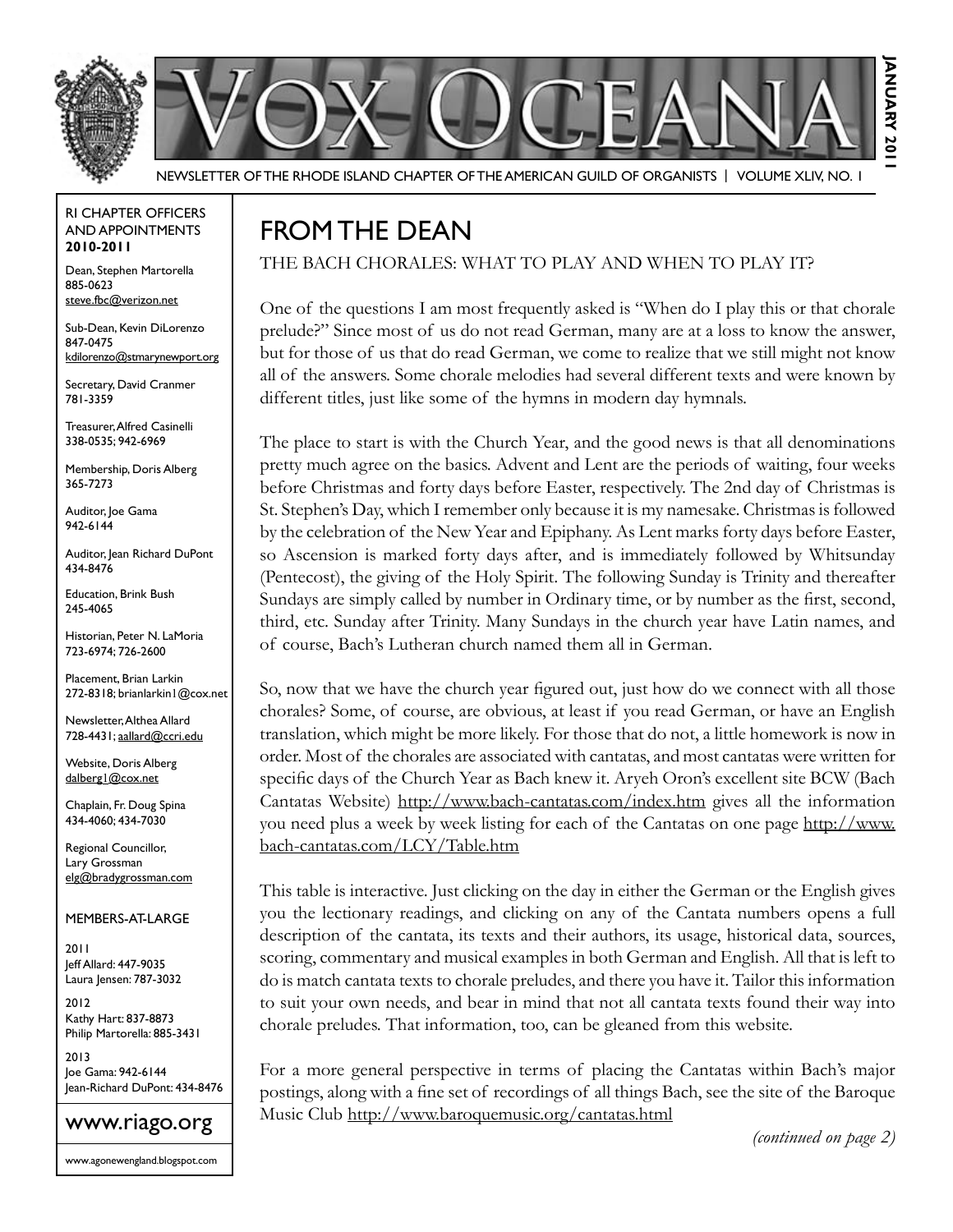## **EVENT**

### **Sunday, January 9, 7:00 pm:**

Music at St. Paul's presents Choirs of St. Paul's, Wickford, offering Choral Evensong celebrating the Feast of the Epiphany with works of Howells, Morley, Titcomb. **Mark Steinbach, DMA**, Director. Old Narragansett Church, Church Lane, Wickford. Dress warmly; bring a flashlight and a friend. Reception follows. 401-474-6644 or 401-294-4357 x 106.

# YOUR INPUT WANTED!

Please join members of the Boston Chapter as we begin planning the 2014 National Convention at a Convention Design Charette on **Saturday, January 22** (Snow date Jan. 29) at All Saint's Church, Ashmont (209 Ashmont St., Dorchester Ctr, MA 02124-3898.) All Saint's has a good parking lot, and is next to the Ashmont T stop. Time: 8:30 am – 12:30 pm

We are seeking the following information from all members and friends of the Chapter:

- De-briefing the 2009 Regional
- Your convention experiences what works, what doesn't?
- What makes Boston UNIQUE in the organ/choral world?
- How would you like to be involved?

For planning, headcount (and snow postponement contact info if necessary) please RSVP to Convention Coordinator Mark Dirksen at mdirksen.ago@gmail. com.

### $DEAN$  (continued from front page)

Finally, the excellent writings of Charles Sanford Terry on the Bach Chorals are available online as free, legal, and licensed (for educational use only) PDF files, parts I, II, and III at a website devoted to the Bach chorales http://www.jsbchorales.net/index.shtml At this site also is a list of the chorales sorted according to the liturgical year, for those who do not wish to search through cantatas for chorale texts (hint: hover your mouse over "Lists" and a dropdown will appear which will include the aforementioned list).

Now for the final exam, I am told these days that multiple choice is all the rage, so here it is: Silvester is: a) a cat b) December 31st

*–Steve*

## **WORKSHOPS**

To date, with one exception, there has not been enough response to organize any of the workshops, however if more persons respond by **January 15**, we can still schedule some of them. Explore the Organ, a workshop for piano students hosted by Nancy Nicholson and Stephen Martorella, will take place at The First Baptist Church in America, 75 North Main Street, Providence on **Saturday February 5, 2011** beginning at 1:00 pm. Anyone who wishes to observe may come and see some of the creative educational techniques that will encourage young persons to enter the world of the "King of Instruments" (or "Queen", all things being equal). If you have a student who would like to participate contact Nancy Nicholson at 401.521.9097 or  $n$ lnpianist $@cos.net$ . There will be a small fee charged for participants.

## Member Updates

**William Cooper**, formerly organist at the now closed St. Lawrence Chiurch, has been appointed organist at St. Sebastian's Church, Cole Avenue, Providence. Congratulations in you new position!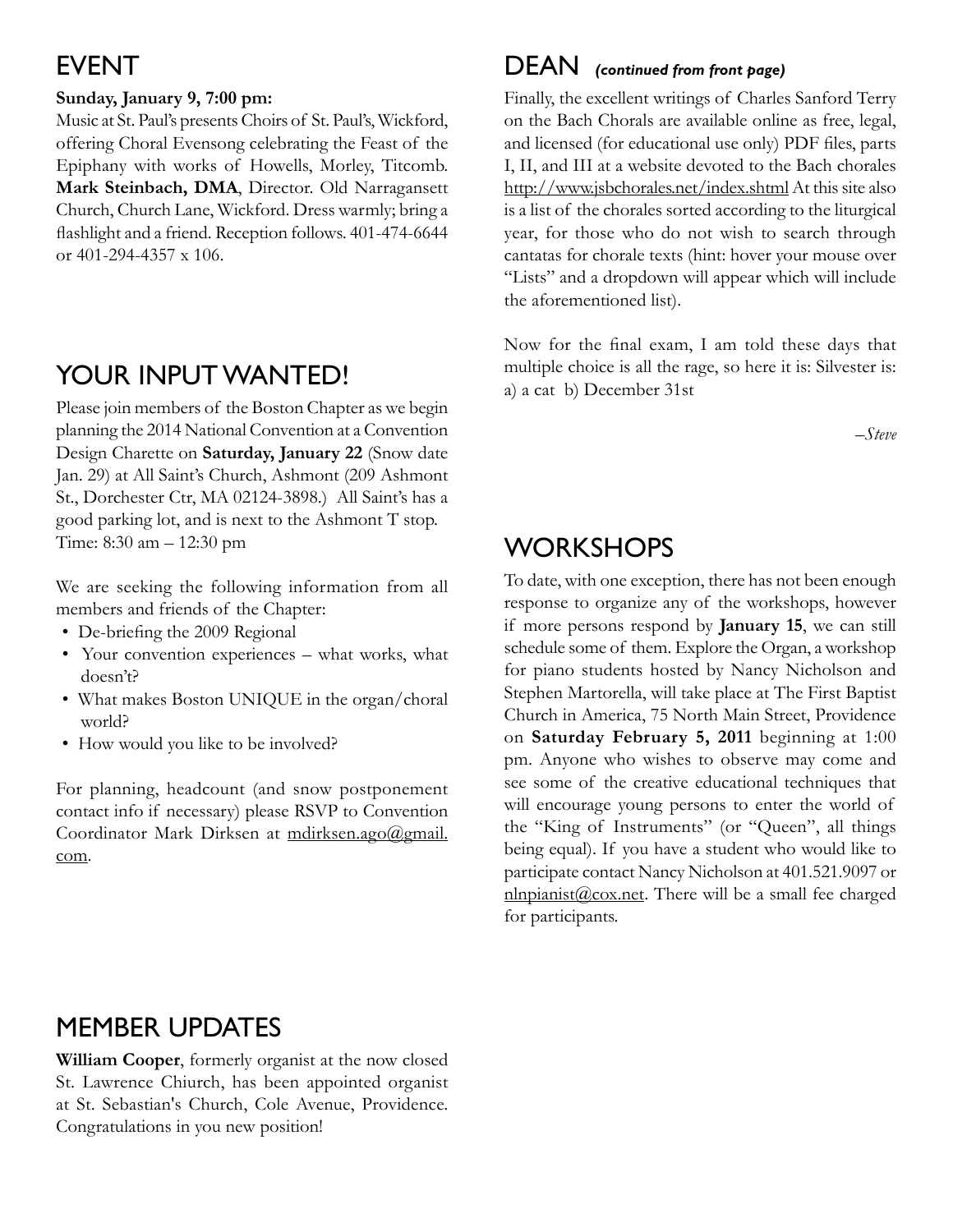### Mini-convention XIII

### Saturday, February 26, 2011

### Sponsored by THE MERRIMACK VALLEY CHAPTER, A.G.O.

Mini-Convention No. 13 is coming soon, and this will be lucky 13th! We look forward to seeing a lot of familiar faces and some new ones too, so invite a friend, student, or the new organist in town. We have another interesting and varied lineup for you again this year, based on suggestions by former attendees and our chapter members. Spectrum Music will be back with a large selection of organ and choral scores. Attendees are welcome to also bring "pre-owned" music, books and CDs for our Scholarship Fund flea market table. The Party Connection of Methuen will be providing a delicious catered lunch, and there will be time for socializing and browsing. Here's the schedule (bring it with you!):

| $8:30 - 9:00$ | <b>Coffee and Registration</b>                                                                |
|---------------|-----------------------------------------------------------------------------------------------|
| $9:00 - 9:45$ | Anthem Reading led by MVAGO members.                                                          |
|               | 10:00 – 10:45    Lee Leach: "Carillons: A Carillonneur's Perspective on Playing Church Bells" |
|               | 11:00 – 11:45 Andrew Shenton: "The Organ Music of Liszt, Large and Small"                     |
|               | 12:00 Noon Lunch, Conversation and Browsing                                                   |
| $1:30 - 2:15$ | David Carrier: "Spicing up Your Choral Rehearsals"                                            |
| $2:30 - 3:15$ | Nelson and Beverly Pease: "An Introduction to Reed Organs"                                    |
|               |                                                                                               |

The 2011 Mini-Convention will again be held at First Calvary Baptist Church, at the intersection of Route 125 and Massachusetts Ave. in North Andover (same location as last year). From I-495 take Exit 43 (Massachusetts Ave. – North Andover); follow Mass. Ave. south about two miles, past one traffic light, until you see another traffic light ahead (Rte. 125). The church is a modern building on the left, just before the intersection, and entrance to the large parking lot is just before you get to the church.

Mindful of the present recession and its possible effects on many of you, we are still keeping the cost the same as in the past few years. Full day is still \$48.00, and either a morning or afternoon half-day session is \$32.00. Lunch is included in all registrations, whether full-day or half-day. Students with appropriate i.d. may take \$10.00 off the cost. PRE-REGISTRATION IS REQUIRED. To register, cut and complete the form below, enclose a check or money order payable to MVAGO Mini-Convention and mail to Ruth Bowers, Registrar, 25 Pine Road, Beverly, MA 01915- 3729, by February 21, 2011.

Membership in the American Guild of Organists is not required for attendance at this Mini-Convention. Please photocopy and pass this flyer around to your colleagues, friends, and especially students. If you have any questions, please call or e-mail Barbara Owen (978-465-2068; owenbar@juno.com) or Ruth Bowers (978-922-8137; Ruth.Bowers@ comcast.net).

### **Mini-Convention Registration**

| Name                                                                                                                                                                                                                           |        |
|--------------------------------------------------------------------------------------------------------------------------------------------------------------------------------------------------------------------------------|--------|
| Street but the state of the state of the state of the state of the state of the state of the state of the state of the state of the state of the state of the state of the state of the state of the state of the state of the |        |
|                                                                                                                                                                                                                                | E-Mail |
| All Day Morning only Afternoon only Amount enclosed                                                                                                                                                                            |        |

**Detach and mail this form with your registration fee to Ruth H. Bowers, 25 Pine Road, Beverly, MA 01915- 3729 before February 21, 2011.**